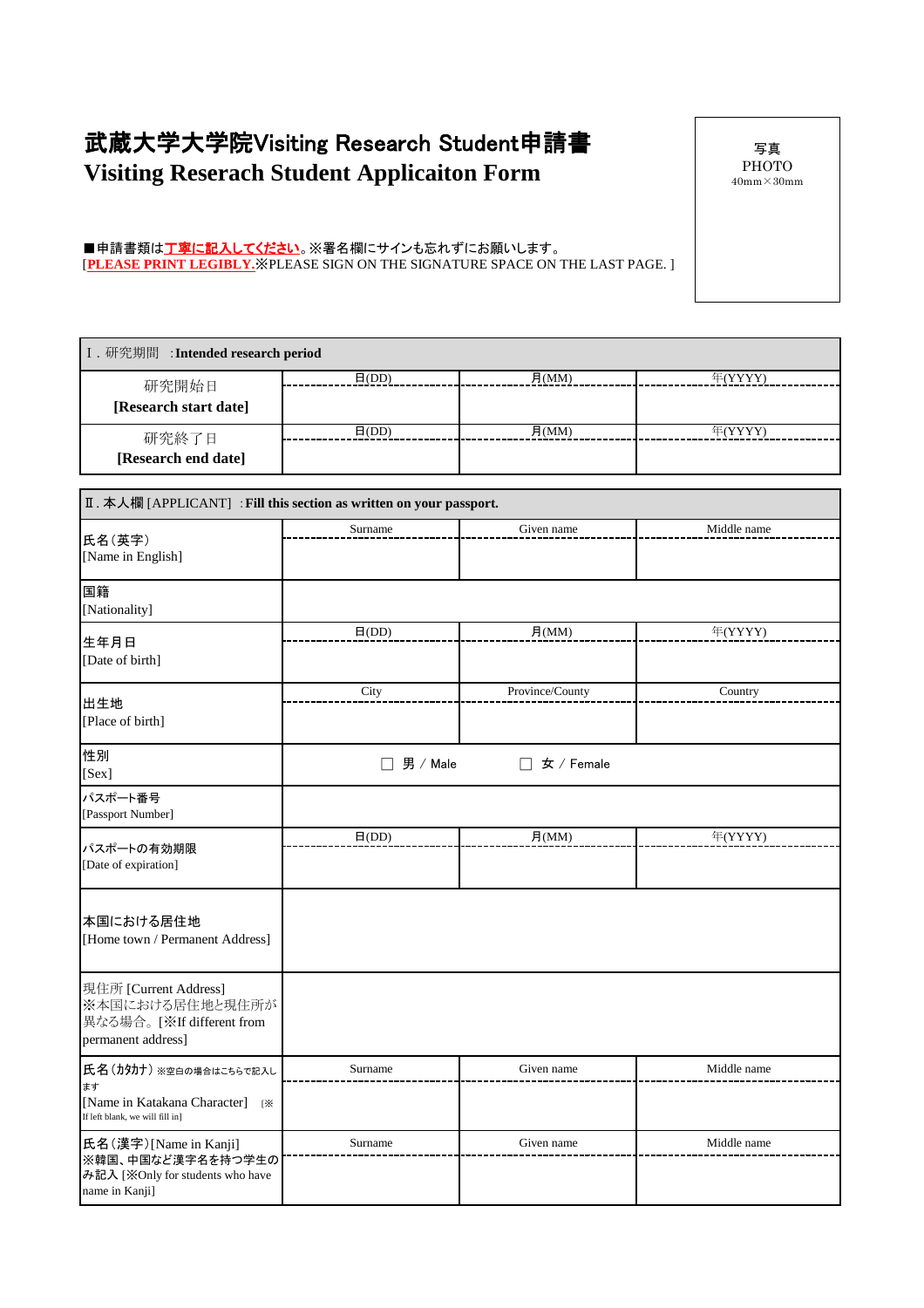| 自宅電話番号<br>[Home phone number]   | Country code | City code | Phone number |
|---------------------------------|--------------|-----------|--------------|
|                                 |              |           |              |
| 携帯電話番号<br>[Mobile phone number] | Country code | City code | Phone number |
|                                 |              |           |              |
| メールアドレス [E-mail]                |              |           |              |

| Ⅲ. 学籍 /UNIVERSITY/COLLEGE CURRENTLY ATTENDING                                     |                                                                                                                                                                                                                                |          |                      |
|-----------------------------------------------------------------------------------|--------------------------------------------------------------------------------------------------------------------------------------------------------------------------------------------------------------------------------|----------|----------------------|
| 在籍大学名<br>[Name of University / College]                                           |                                                                                                                                                                                                                                |          |                      |
| 大学院<br>[Graduate school]                                                          |                                                                                                                                                                                                                                |          |                      |
| 専攻<br>[Major]                                                                     |                                                                                                                                                                                                                                |          |                      |
| 取得予定学位<br>[Master or Docter]                                                      |                                                                                                                                                                                                                                |          |                      |
| 現在の学年<br>[Present Academic Status]                                                | 修士1年(First year of MA)<br>修士2年(Second year of MA)<br>$\overline{\phantom{0}}$<br>博士1年(First year of Ph.D.)<br>博士2年(Second year of Ph.D.)<br>$\Box$<br>$\mathcal{L}_{\mathcal{A}}$<br>博士3年(Third year of Ph.D.)<br>$\mathbf{I}$ |          |                      |
| 修学年数(小学校~現在に至るまで)<br>Total period of education]<br>(elementary-school to present) |                                                                                                                                                                                                                                |          | $\mathbf{F}$ [years] |
| 卒業予定<br>[Expected date of Graduation]                                             | $\Box$ (DD)                                                                                                                                                                                                                    | 月 $(MM)$ | 年(YYYY)              |

| Ⅳ.緊急時連絡先および保険 [PERSON TO CONTACT IN AN EMERGENCY AND INSURANCE]         |                                                                                                  |                     |                   |  |
|-------------------------------------------------------------------------|--------------------------------------------------------------------------------------------------|---------------------|-------------------|--|
| 緊急時連絡者の氏名<br>[Name of Person to contact in Emergency]                   |                                                                                                  |                     |                   |  |
| 緊急時連絡者の住所 <br>[Address of Person to contact in<br>Emergency]            |                                                                                                  |                     |                   |  |
| 緊急時連絡者の電話番号<br>[Phone number of Person to contact in<br>Emergency]      | Country code                                                                                     | City code           | Phone number      |  |
| 緊急時連絡者のメールアドレス<br>[E-mail address of Person to contact in<br>Emergency] |                                                                                                  |                     |                   |  |
| 日本滞在時の海外旅行保険<br>[Overseas travel insurance]                             | 日本滞在時は個人で保険に加入する必要があります。<br>You have to buy overseas travel insurance during your stay in Japan. |                     |                   |  |
|                                                                         | Insurance company/agency                                                                         | contract start date | contract end date |  |

## 誓約書 **[STATEMENT OF INTEGRITY (required)]**

私は、以上の全書類に記入・提出する申請関連の内容につきまして、完全に理解をし、責任を持ちます。これらの書類上 の内容がすべて虚偽なく真実であることをここに証明いたします。そして万が一、内容に虚偽があると認められた際に は、貴学における私の留学認定が打ち切られる場合があることも認識いたします。

I understand that I am responsible for submitting complete and accurate information on my application from and in all related application materials. I certify that the information contained in this application and in all application materials is complete and accurate, and I understand that submission of inaccurate information by me or at my direction may be sufficient cause for terminating my enrollment.

| --<br>.<br>.<br>.<br>. . | (M)<br>-<br>.<br>. . | $\cdot$<br>. . |
|--------------------------|----------------------|----------------|
|                          |                      |                |